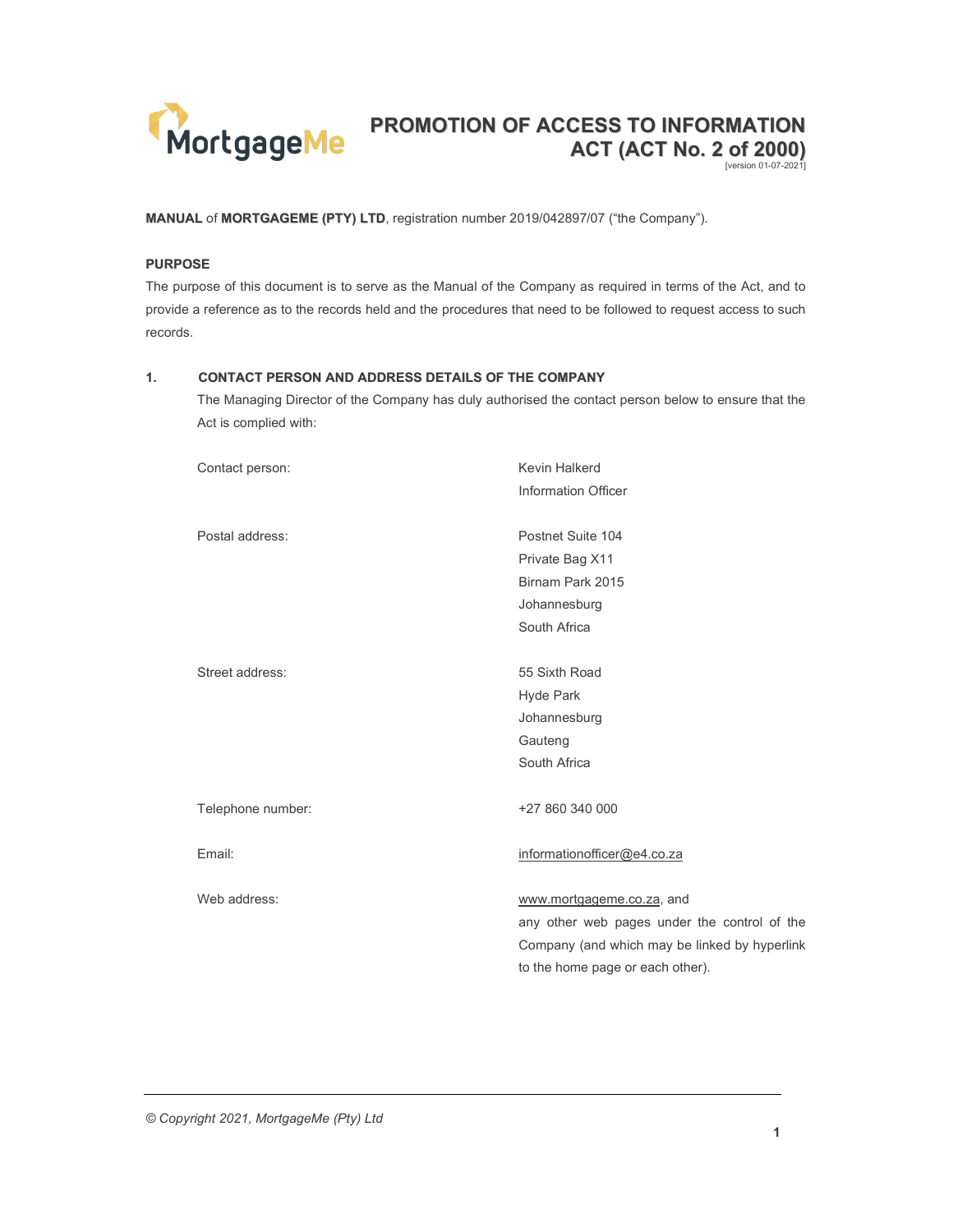

[version 01-07-2021]

### 2. GUIDE ON HOW TO USE THE ACT

The South African Human Rights Commission has compiled a guide, in terms of section 10 of the Act, containing such information as may reasonable be required by a person who wishes to exercise any right contemplated in the Act. This guide was published in the first half of 2005 and access to it, and to any amended versions thereof, can be found on the website of the South African Human Rights Commission at www.sahrc.org.za.

Please direct any queries to:

|                              | The South African Human Rights Commission: |
|------------------------------|--------------------------------------------|
|                              | <b>PAIA Unit</b>                           |
|                              | The Research and Documentation Department  |
| Postal address:              | Private Bag 2700                           |
|                              | Houghton 2041                              |
| Telephone:                   | +27 (0)11 877 3600 (switchboard)           |
| Website:                     | www.sahrc.org.za                           |
| e-mail address (general):    | info@sahrc.org.za                          |
| e-mail address (complaints): | complaints@sahrc.org.za                    |

## 3. CATEGORIES OF RECORDS AVAILABLE

The following categories of records are automatically available without a person having to request access in terms of this Act:

- Statutory records all companies
	- Memorandum of incorporation Certificate of incorporation
	- Register of directors
	- CoR prescribed forms
- Corporate communications Press releases

Brochures and promotional literature giving information of products and services

- Human resources
	- Employment equity returns
	- Work skills development plan
- Company Investments List of subsidiary companies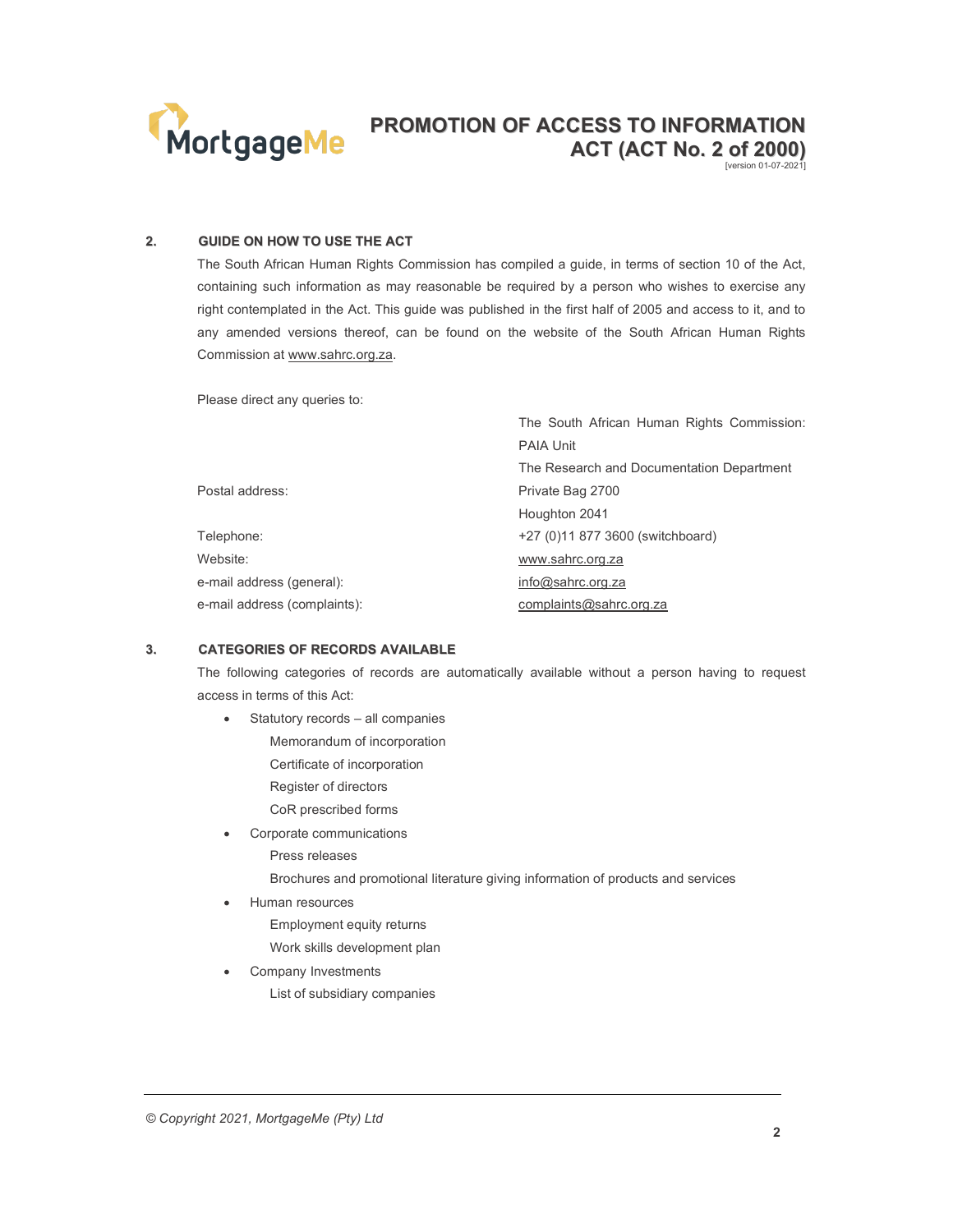

Employee benefits

Discovery Health Medical Aid

Liberty Life Provident Fund

The above are separate entities and, as such, information pertaining to these entities must be requested directly from them.

Auditors

The Company's auditors are Deloitte , 5 Magwa Cres, Waterval City, Midrand, 2066, Johannesburg.

• Information available on the Company's website(s).

## 4. RECORDS AVAILABLE IN ACCORDANCE WITH LEGISLATION

Records are available in accordance with current South African legislation, to the extent that the relevant statute makes disclosure of records compulsory; For example:

- Protection of Personal Information Act No.4 of 2013
- Basic Conditions of Employment Act No. 75 of1997
- Companies Act No. 71 of 2008
- Compensation for Occupational Injuries and Health Diseases Act No.130 of 1993
- Copyright Act No. 98 of 1978
- **Employment Equity Act No. 55 of 1998**
- Income Tax Act No. 95 of 1967
- Insolvency Act No. 24 of 1936
- Labour Relations Act No. 66 of 1995
- Occupational Health & Safety Act No. 85 of 1993
- Pension Funds Act No. 24 of 1956
- Trade Marks Act No. 194 of 1993
- Unemployment Insurance Act No. 63 of 2001
- Value Added Tax Act No. 89 of 1991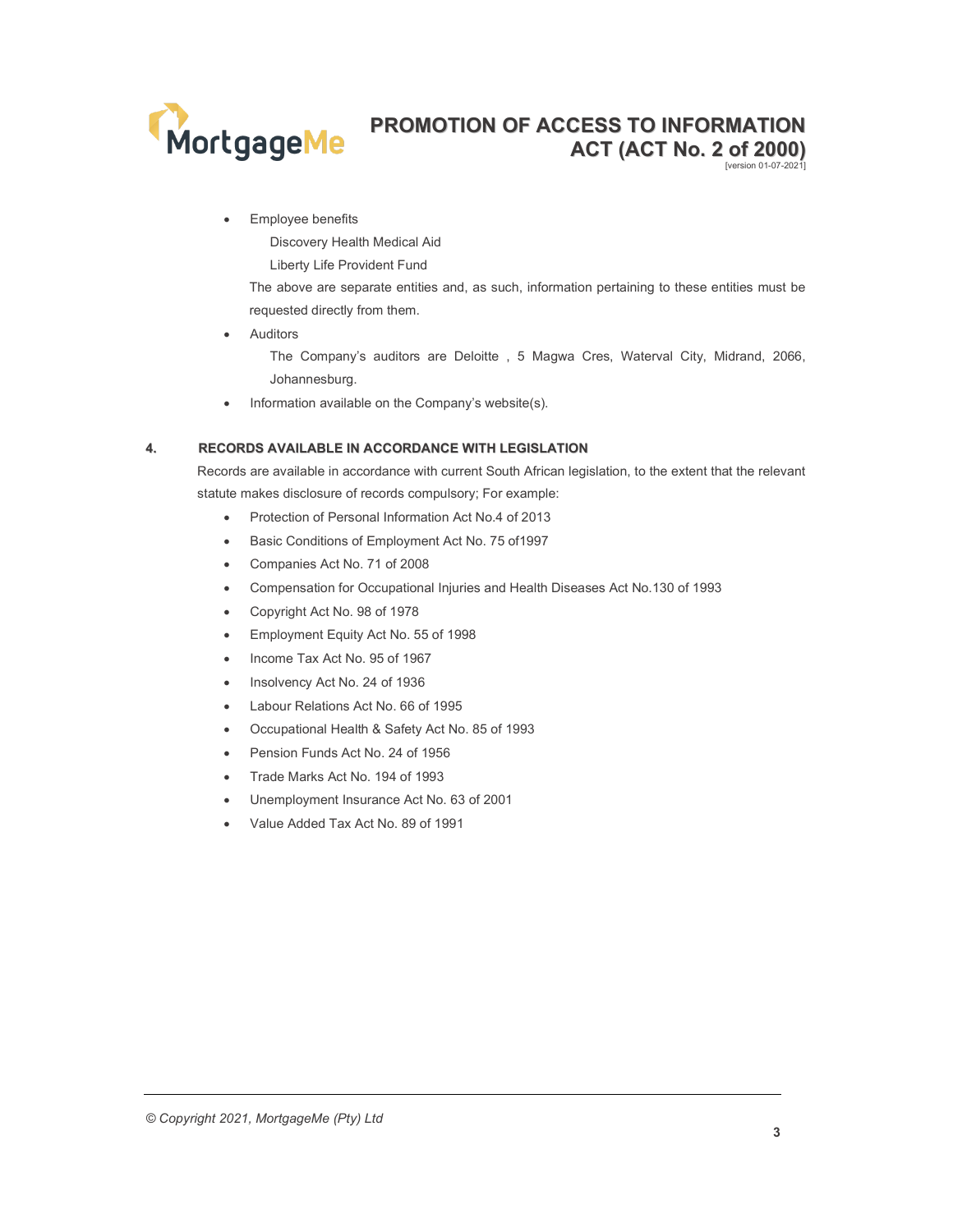

[version 01-07-2021]

## 5. DETAIL TO FACILITATE A REQUEST FOR ACCESS TO RECORDS

[as required in terms of section 51(1)(e)]

In order to facilitate a request for access to a record, the Company has in its possession the following categories of records on the subject matters referred to hereunder:

| Category         | <b>Records</b>                                                                                        |
|------------------|-------------------------------------------------------------------------------------------------------|
| Administration:  | Operating licenses                                                                                    |
|                  | Minutes of meetings of the boards of directors<br>$\bullet$                                           |
|                  | Minutes of management meetings<br>$\bullet$                                                           |
|                  | Minutes of employment equity meetings<br>$\bullet$                                                    |
|                  | Minutes of sub-committee meetings (Risk, Audit,<br>$\bullet$                                          |
|                  | Remuneration)                                                                                         |
|                  | Correspondence<br>$\bullet$                                                                           |
| Human Resources: | <b>Employment contracts</b><br>$\bullet$                                                              |
|                  | Employment Equity Plan (if applicable)<br>$\bullet$                                                   |
|                  | Disciplinary records<br>$\bullet$                                                                     |
|                  | Salary records<br>$\bullet$                                                                           |
|                  | Disciplinary code<br>$\bullet$                                                                        |
|                  | Leave records<br>$\bullet$                                                                            |
|                  | Policies<br>$\bullet$                                                                                 |
|                  | Training records<br>$\bullet$                                                                         |
|                  | <b>Training Manuals</b><br>$\bullet$                                                                  |
| Operations:      | Client records<br>$\bullet$                                                                           |
|                  | Production records<br>$\bullet$                                                                       |
|                  | Legal agreements and commercial contracts<br>$\bullet$                                                |
| Finance:         | Bank and other reconciliations<br>$\bullet$                                                           |
|                  | <b>Budget</b><br>$\bullet$                                                                            |
|                  | <b>Financial statements</b><br>$\bullet$                                                              |
|                  | Management accounts<br>$\bullet$                                                                      |
|                  | Accounting records<br>$\bullet$                                                                       |
|                  | Annual financial statements<br>$\bullet$                                                              |
|                  | Invoices<br>$\bullet$                                                                                 |
|                  | Payment files<br>$\bullet$                                                                            |
|                  | Delivery notes<br>$\bullet$                                                                           |
|                  | Receipt books<br>$\bullet$                                                                            |
|                  | Statutory returns<br>$\bullet$                                                                        |
| persons.         | Certain of the above-mentioned records are of a confidential nature and only accessible to authorised |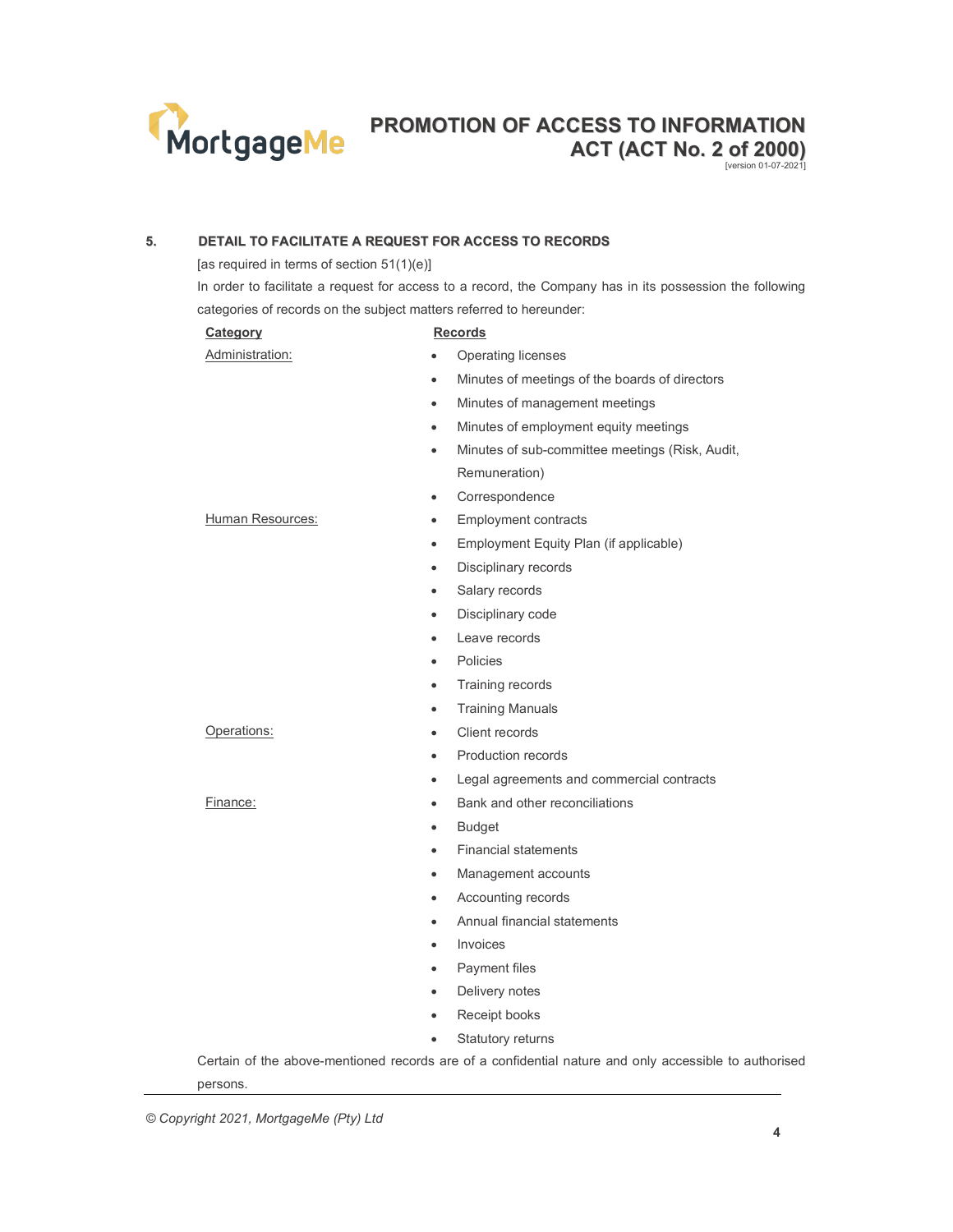

6. ACCESS TO RECORDS

Records held by the Company may be accessed on request only once the requirements for request for access have been met. A requester means: (i) any person making a request to access the record of that body; or a person acting on behalf of the person referred to in subparagraph (i).

The Act distinguishes between two types of requesters, however this Manual includes a third type of a requester:

(a) Personal Requester

A personal requester is a requester who is seeking access to a record containing personal information. Subject to the provisions of the Act and applicable law, the Company will provide the requested information, or give access to any record regarding the requested personal information. The prescribed fee for reproduction of the information requested will be charged as prescribed in the Act.

(b) Other Requester

This requester (other than a personal requester) is entitled to request access to information pertaining to third parties. However, the Company is not obliged to grant access prior to the requester fulfilling the requirements for access in terms of the Act and any other applicable law. The prescribed fee for reproduction of the information requested will be charged.

#### 7. PROCEDURE FOR REQUESTING ACCESS TO INFORMATION

A requester must comply with all the procedural requirements contained in the Act relating to a request for access to a record. To request information, either of attached Form A, B or C must be completed and sent to the Information Officer of the Company at the postal or physical address, or electronic mail address stated above. The record requested will be furnished on payment of the prescribed fee, in instances where request for information fees are levied, and a proof of deposit may be requested from the requester in respect of the access fee. The prescribed form must be filled in with enough particularity to at least enable the Information Officer to identify:

- The record or records requested;
- The identity of the requester;
- What form of access is required; and
- The postal, electronic mail address or fax number of the requester.

A requester must state that he or she requires the information in order to exercise or protect the right, and clearly state what the nature of the right to be exercised or protected is. The requester must also provide an explanation as to why the requested record is required to exercise or protect that right.

The Company will process a request within the required time as prescribed in the Act, unless the requestor has stated special reasons which would satisfy the Information Officer that circumstances dictate that this time period not be complied with.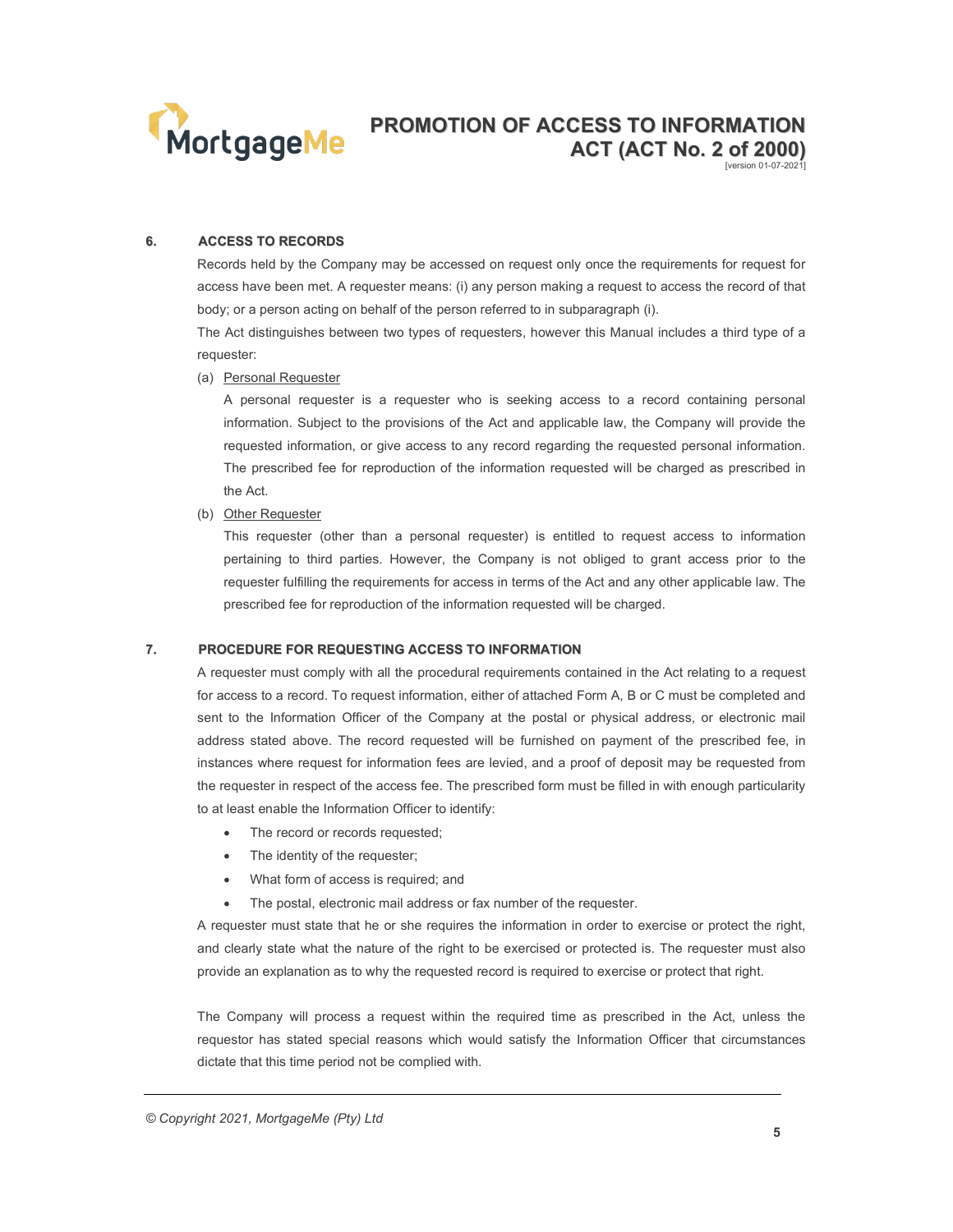# MortgageMe

## PROMOTION OF ACCESS TO INFORMATION ACT (ACT No. 2 of 2000) [version 01-07-2021]

The requester will be informed in writing whether access has been granted or denied. If, in addition, the requester requires reasons for the decision in any other manner, he or she must state in writing the manner and the particulars required.

If a request is made on behalf of another person, the requester must then submit proof of the capacity in which the requester is making the request to the satisfaction of the Information Officer.

If an individual is unable to complete the prescribed form because of illiteracy or disability, such a person may make the request orally to the Information Officer and/or should a requester require the assistance of the Information Officer Deputy in obtaining any record held by the Company, such assistance will be provided by the Information Officer.

Upon receipt of the request, where applicable, the Information Officer will inform any third party affected by the request within 21 days of receipt of the request. The third party must inform the Information Officer why such information should not be made available to the requester within a specified period of time.

#### 8. DECISION

The Company shall, within 30 days of receipt of a request, decide whether to grant or decline a request and give notice with reasons (if required) to that effect. The 30-day period within which the Company must decide whether to grant or refuse a request, may be extended for a further period of not more than 30 days if the request is for a large quantity of information, or the request requires a search for information held at another office of the Company (other than the Head Office) and the information cannot reasonably be obtained within the original 30-day period. The Information Officer will notify the requester in writing should an extension be necessary.

#### 9. FEES

The Act provides for two types of fees:

- a request fee, which will be a standard fee, and
- an access fee, which must be calculated by considering reproduction costs, search and preparation time and cost, as well as postal costs where applicable.

When a request is received by the Information Officer, the Information Officer shall by notice require the requester, other than a personal requester, to pay the prescribed request fee (if any), before further processing of the request. If a search for the record is necessary and the preparation of the record for disclosure, including arrangement to make it available in the requested form, requires more than the hours prescribed in the regulations for this purpose, the Information Officer shall notify the requester to pay as a deposit the prescribed portion (being not more than one third) of the access fee which would be payable if the request is granted.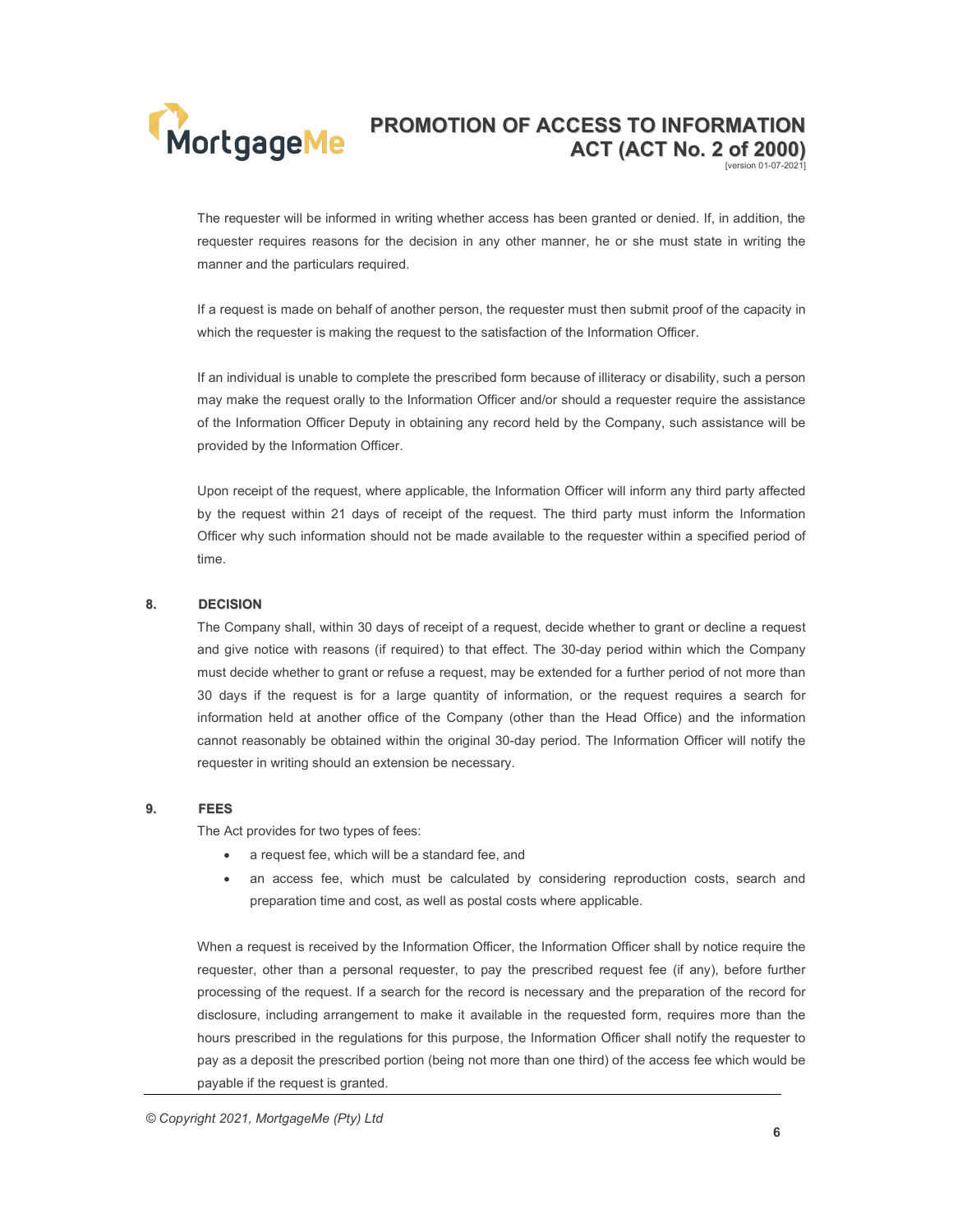

[version 01-07-2021]

The Information Officer shall withhold a record until the requester has paid the fee or fees as indicated. A requester whose request for access to a record has been granted, must pay an access fee for reproduction and for search and preparation, and for any time reasonably required in excess of the prescribed hours to search for and prepare the record for disclosure including making arrangements to make it available in the requested form. If a deposit has been paid in respect of a request for access, which is refused, then the Information Officer will repay the deposit to the requester.

#### 10. PROCESSING OF PERSONAL INFORMATION

#### 10.1 Purpose of Processing

Subject to all applicable law, the Company uses the Personal Information under its care in the following ways:

- Responding to client/prospective client enquiries;
- Sending quotes for products and/or services;
- Processing applications for products and/or services;
- Verifying client/prospective client identities;
- Providing clients with products and/or services;
- Improving the Company's products and/or services by analysing it for trends;
- Inviting clients/prospective clients to attend events held by the Company;
- Sending clients/prospective clients updates on the latest developments regarding the Company's products and/or services, and
- Sending clients/prospective clients marketing material (including electronic communications) relating to other products and/or services they might be interested in.
- Managing a database of clients/prospective clients;
- Staff administration;
- Keeping of accounts and records;
- Complying with tax laws and other applicable laws; and
- Any other relevant purpose in terms of any applicable law, code or standard.

#### 10.2 Categories of Data Subjects and their Personal Information

Subject to all applicable law, the Company may possess or possesses records relating to clients, suppliers, employees, board and committee members, contractors, service providers, and members of the public: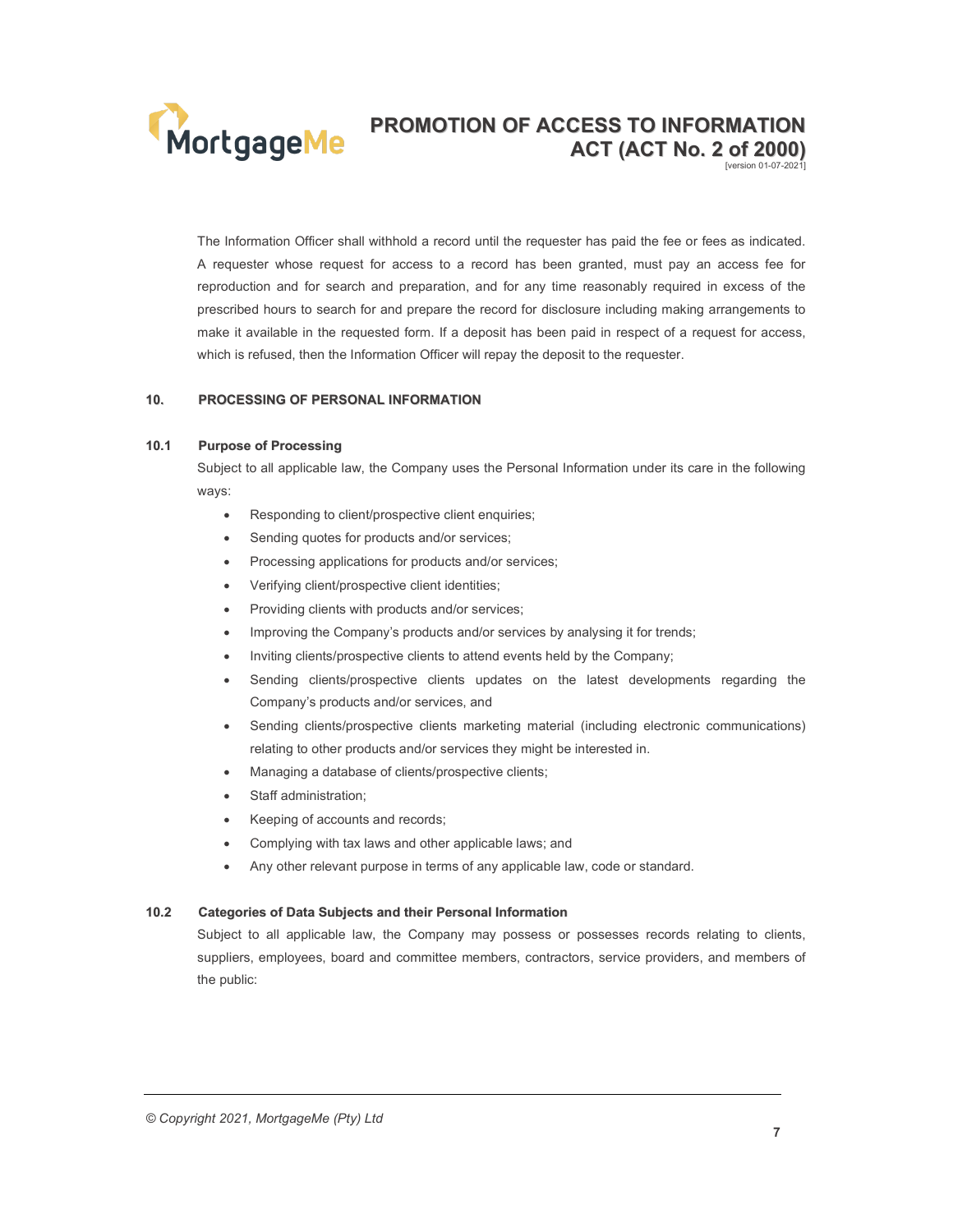

## Data Subject Category Personal Information Processed

- Natural Persons: Names; contact details; physical and postal addresses; date of birth; ID number; Passport number; Tax related information; nationality; gender; confidential correspondence.
- Juristic Persons / Entities: Names of contact persons; Name of Legal Entity; Physical and Postal address and contact details; Financial information; Registration Number; Founding documents; Tax related information; authorised signatories, ultimate beneficial owners.
- Contracted Service Providers: Names of contact persons; Name of Legal Entity; Physical and Postal address and contact details; Financial information; Registration Number; Founding documents; Tax related information; authorised signatories, ultimate beneficial owners.
- Employees, Board and Members Gender; Marital Status; Ethnicity; Age; Home Language, Committee Members: Education information; Financial Information; Employment History; ID number; Physical and Postal address; Contact details; Opinions, Criminal behaviour; Well-being.

#### 9.3 Categories of Recipients for Processing the Personal Information

The Company may supply the Personal Information to service providers who render the following services:

- Capturing and organising of data;
- Storing of data;
- Sending of emails and other correspondence to stakeholders;
- Conducting due diligence checks;
- Assistance in product/service delivery;
- Administration Assistance.

#### 9.4 Actual or Planned Trans-Border Flows of Personal Information

The Company does from time to time have foreign-based clients. The Company also from time to time uses foreign-based service providers to provide its products and/or services. The Company may also be required to share personal information with foreign-based regulators on an ad hoc basis.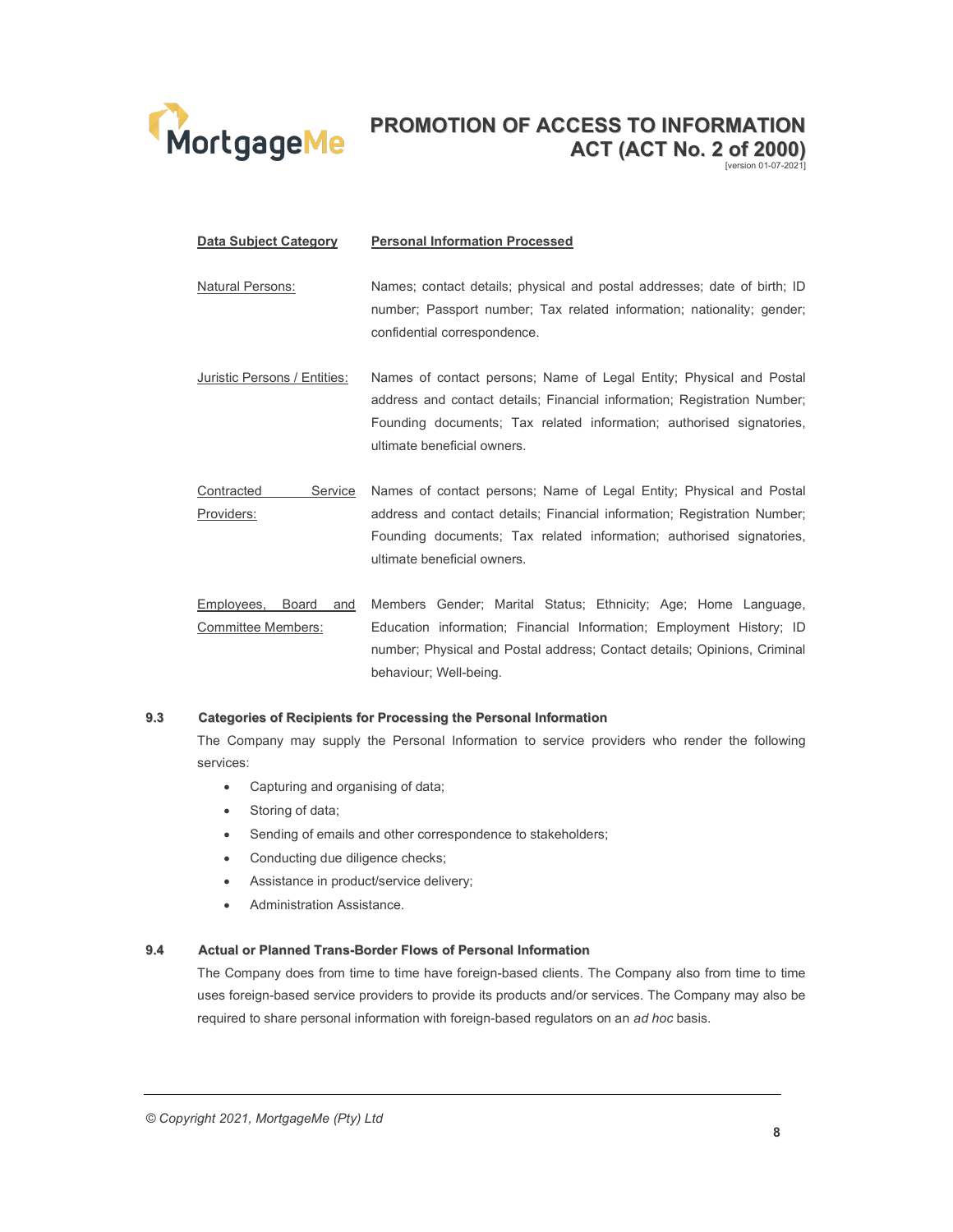

#### 9.5 General Description of Information Security Measures

The Company employs up to date technology to ensure the confidentiality, integrity and availability of the personal information under its care. These measures include:

- Firewalls;
- Virus protection software and update protocols;
- Secure access control;
- Secure setup of hardware and software making up the IT infrastructure;
- Outsourced service providers who process personal information on behalf of the Company are contracted and audited to implement security controls;
- Confidentiality and non-disclosure agreements

#### 10. GROUNDS FOR REFUSAL

The Information Officer may refuse a request for information for the following reasons:

- (a) Where the disclosure would amount to an unreasonable disclosure of personal information;
- (b) Where the disclosure would amount to disclosure of the trade secrets of a third party;
- (c) Where the disclosure would lead to a revelation of financial, commercial, scientific or technical information of a third party;
- (d) Where such information was supplied in confidence by a third party;
- (e) Where the disclosure would breach the duty of confidence owed to a third party;
- (f) Where the disclosure would endanger the life or physical safety of an individual;
- (g) If the disclosure is prohibited under any applicable law;
- (h) If the disclosure is privileged under legal proceedings or research conducted by or on behalf of a third party; and
- (i) Where the disclosure would compromise the investigation where proceedings are pending.

The following grounds of discretionary refusal will apply:

- (j) Where the disclosure of such information relating to a third party would prejudice the supply of similar information in the future;
- (k) Where the record contains information around crime prevention, detection and prosecution of alleged offenders;
- (l) Where the disclosure would unreasonably reveal consultative material obtained on account of deliberations over formulation of policy, exercise of power or performance of a duty; and
- (m) Where the request is frivolous or vexatious.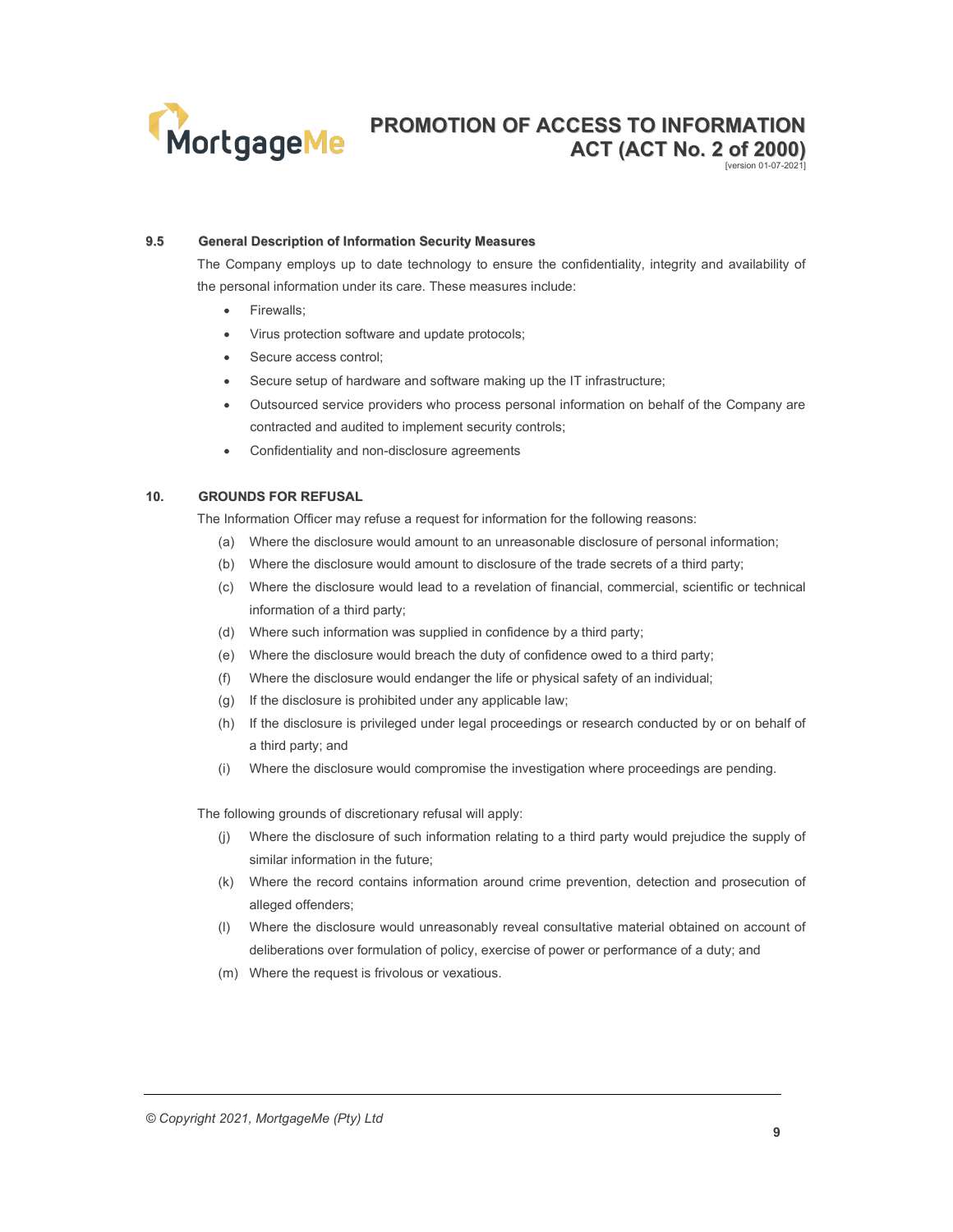

#### 11. REMEDIES AVAILABLE IF REQUEST FOR INFORMATION IS REFUSED

#### 11.1 Internal Remedies

The Company does not have an internal appeal procedure. As such, the decision made by the Information Officer is final, and requestors shall have to exercise such external remedies at their disposal if a request is refused, and the requestor is not satisfied with the response provided by the Information Officer.

#### 11.2 External Remedies

A requestor that is dissatisfied with the Information Officer's refusal to disclose information, may within 180 days of notification of the decision, apply to a court for relief. Likewise, a third party dissatisfied with the Information Officer's decision to grant a request for information, may within 180 days of notification of the decision, apply to a court for relief. For purposes of the Act, a court application must be lodged with a High Court or another court having jurisdiction.

## 12. AVAILABILITY OF THE MANUAL

The Company's manual is available for inspection, on reasonable prior notice, free of charge, at the registered address stated above and further published on the Company's website. Further copies are also available from the South African Human Rights Commission as provided in the Act.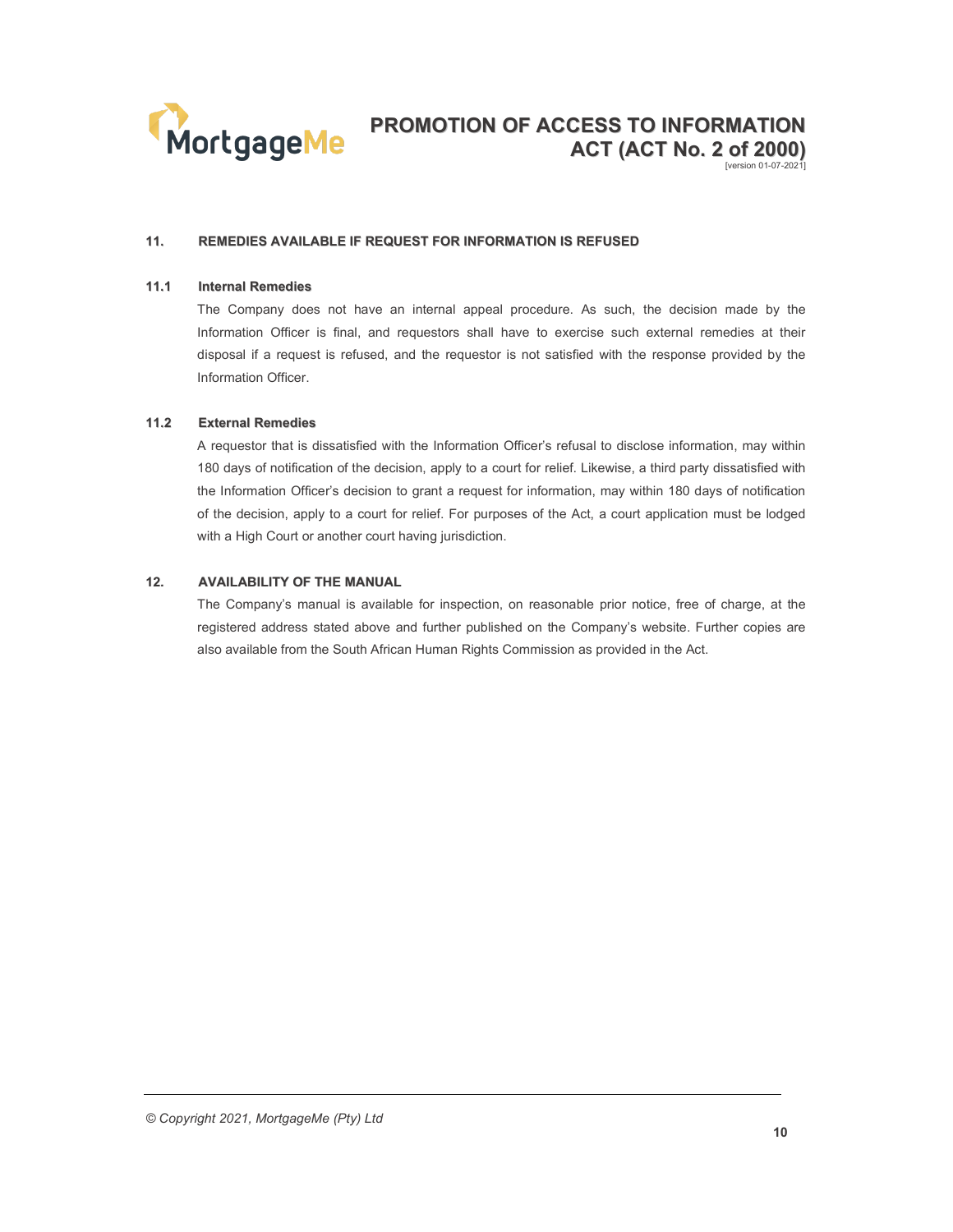

[version 01-07-2021]

#### FORM A

#### REQUEST FOR ACCESS TO RECORD OF PRIVATE BODY

(Section 53(1) of the Promotion of Access to Information Act, No. 2 of 2000)

[Regulation 4]

 $\_$  , and the state of the state of the state of the state of the state of the state of the state of the state of the state of the state of the state of the state of the state of the state of the state of the state of the  $\_$  , and the state of the state of the state of the state of the state of the state of the state of the state of the state of the state of the state of the state of the state of the state of the state of the state of the  $\_$  , and the state of the state of the state of the state of the state of the state of the state of the state of the state of the state of the state of the state of the state of the state of the state of the state of the

 $\mathcal{L}_\text{max}$ 

 $\mathcal{L}_\text{max}$  $\_$  , and the state of the state of the state of the state of the state of the state of the state of the state of the state of the state of the state of the state of the state of the state of the state of the state of the

 $\_$  , and the state of the state of the state of the state of the state of the state of the state of the state of the state of the state of the state of the state of the state of the state of the state of the state of the  $\_$  , and the state of the state of the state of the state of the state of the state of the state of the state of the state of the state of the state of the state of the state of the state of the state of the state of the

 $\mathcal{L}_\text{max}$ 

A. Particulars of private body

The Head:

#### B. Particulars of person requesting access to the record

a) The particulars of the person who requests access to the record must be reported below.

b) Furnish an address and/or fax number in the Republic to which information must be sent. c) Proof of the capacity in which the request is made, if applicable, must be attached.

Full names and surname:

Identity number \_\_\_\_\_\_\_\_\_\_\_\_\_\_\_\_\_\_\_\_\_\_\_\_\_\_\_\_\_\_\_\_\_\_\_\_\_\_\_\_\_\_\_\_\_\_\_\_\_\_\_\_\_\_\_\_\_\_\_\_\_\_\_\_\_\_\_\_\_\_\_\_\_\_\_\_ Postal address:

Fax number: \_\_

Telephone number: \_\_\_\_\_\_\_\_\_\_\_\_\_\_\_\_\_\_\_\_\_\_\_\_\_\_\_\_\_\_\_\_\_\_\_\_\_\_\_\_\_\_\_\_\_\_\_\_\_\_\_\_\_\_\_\_\_\_\_\_\_\_\_\_\_\_\_\_\_\_\_\_\_

Email address:

Capacity in which request is made, when made on behalf of other person:

#### C. Particulars of person on whose behalf request is made

This section must be completed only if a request for information is made on behalf of another person.

Full names and surname:

Identity number **and the set of the set of the set of the set of the set of the set of the set of the set of the set of the set of the set of the set of the set of the set of the set of the set of the set of the set of the** 

© Copyright 2021, MortgageMe (Pty) Ltd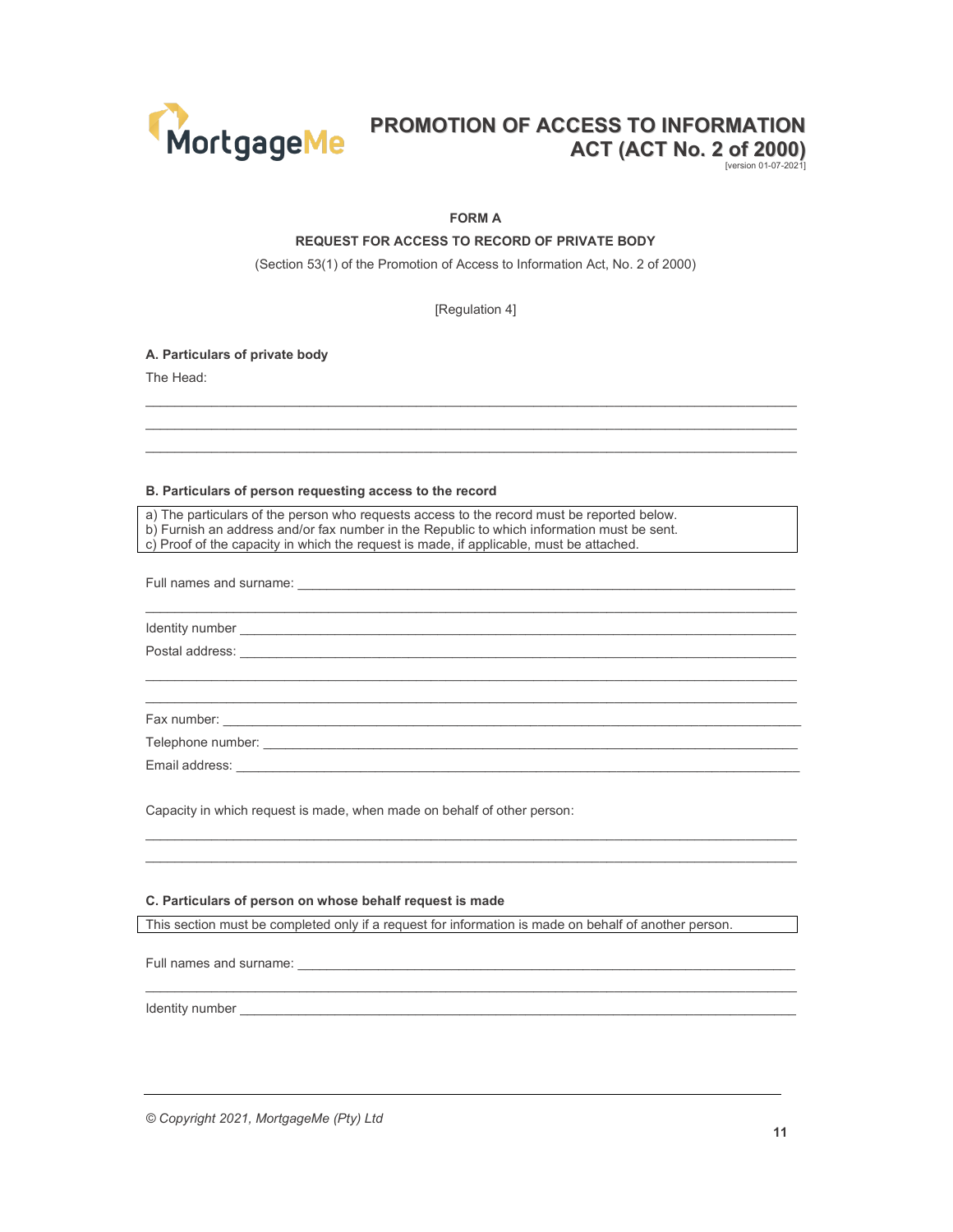

[version 01-07-2021]

#### D. Particulars of record

a) Provide full particulars of the record to which access is requested, including the reference number if that is known to you, to enable the record to be located.

b) If the provided space is inadequate please continue of a separate folio and attach it to this form. The requester must sign all the additional folios.

 $\_$  , and the state of the state of the state of the state of the state of the state of the state of the state of the state of the state of the state of the state of the state of the state of the state of the state of the  $\_$  , and the state of the state of the state of the state of the state of the state of the state of the state of the state of the state of the state of the state of the state of the state of the state of the state of the  $\mathcal{L}_\text{max}$  $\_$  , and the state of the state of the state of the state of the state of the state of the state of the state of the state of the state of the state of the state of the state of the state of the state of the state of the

 $\_$  , and the state of the state of the state of the state of the state of the state of the state of the state of the state of the state of the state of the state of the state of the state of the state of the state of the  $\_$  , and the state of the state of the state of the state of the state of the state of the state of the state of the state of the state of the state of the state of the state of the state of the state of the state of the

1. Description of record or relevant part of the record:

2. Reference number, if available: \_\_\_\_

3. Any further particulars of record:  $\blacksquare$ 

#### E. Fees

a) A request for access to a record, other than a record containing personal information about yourself, will be processed only after a request fee has been paid.

b) You will be notified of the amount required to be paid as the request fee.

c) The fee payable for access to a record depends on the form in which access is required and the reasonable time required to search for and prepare a record.

d) If you qualify for exemption of the payment of any fee, please state the reason therefor.

Reason for exemption from payment of fees:

#### F. Form of access to record

If you are prevented by a disability to read, view or listen to the record in the form of access provided for in 1 to 4 hereunder, state your disability and indicate in which form the record is required.

 $\mathcal{L}_\text{max}$ 

 $\_$  , and the state of the state of the state of the state of the state of the state of the state of the state of the state of the state of the state of the state of the state of the state of the state of the state of the

Disability:

Form in which record is required: \_\_\_\_\_\_\_\_\_\_\_\_\_\_\_\_\_\_\_\_\_\_\_\_\_\_\_\_\_\_\_\_\_\_\_\_\_\_\_\_\_\_\_\_\_\_\_\_\_\_\_\_\_\_\_\_\_\_\_\_\_\_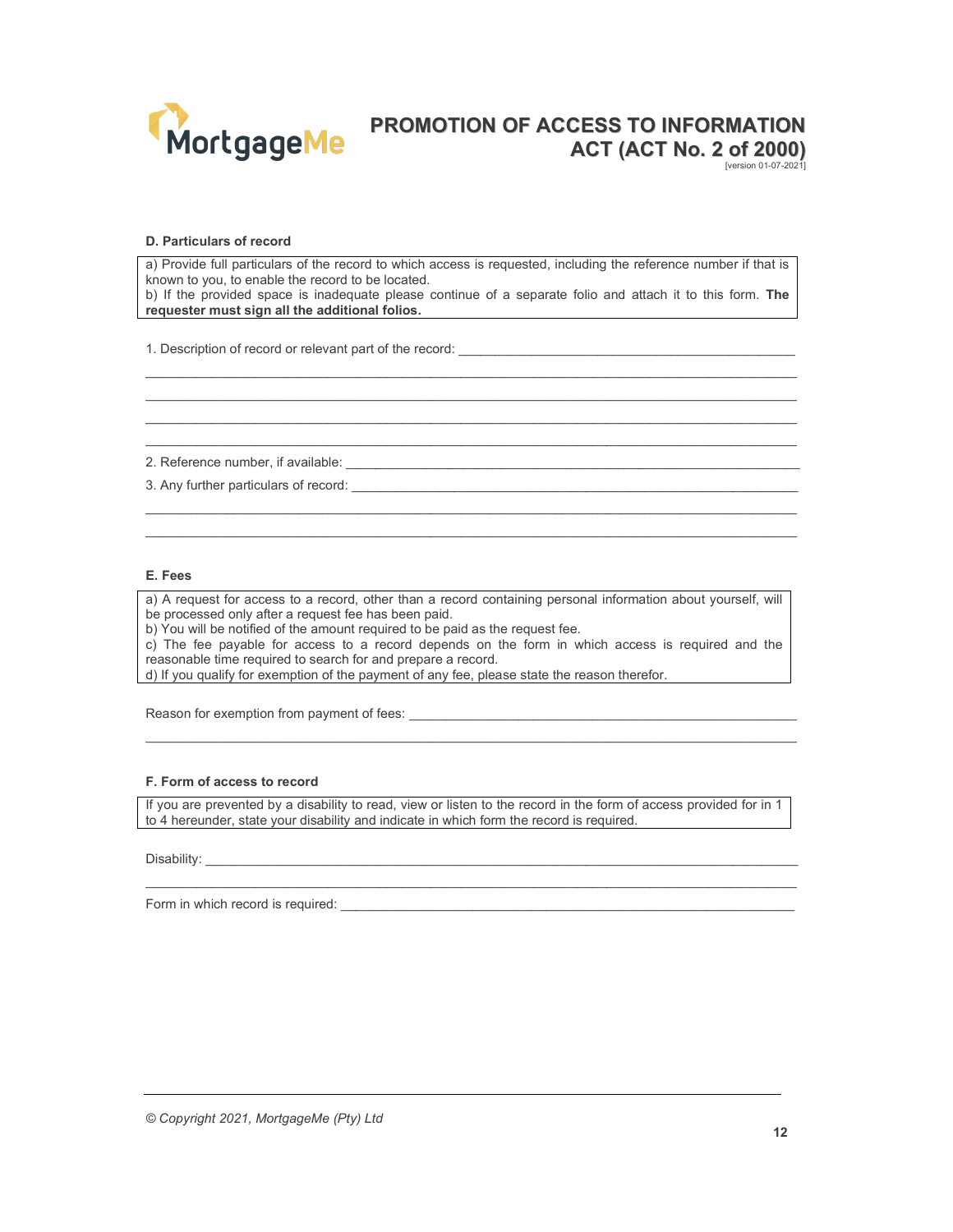

[version 01-07-2021]

Mark the appropriate box with an "X"

NOTES:

a) Your indication as to the required form of access depends on the form in which the record is available.

b) Access in the form requested may be refused in certain circumstances. In such a case you will be informed if access will be granted in another form.

c) The fee payable for access to the record, if any, will be determined partly by the form in which access is requested.

#### If the record is in written or printed form –

#### If record consists of visual images –

(this includes photographs, slides, video recordings, computer-generated images, sketches, etc.)

| view the images | copy the images* | transcription of the |
|-----------------|------------------|----------------------|
|                 |                  | images*              |

#### If the record consists of recorded words or information which can be reproduced in sound –

| Listen to the soundtrack (audio file) | transcription of soundtrack* (written or |
|---------------------------------------|------------------------------------------|
|                                       | printed document)                        |

#### If record is held on computer or in an electronic or machine-readable form–

| printed copy of record* | printed copy of          | copy in computer- |
|-------------------------|--------------------------|-------------------|
|                         | information derived from | readable form*    |
|                         | the record*              |                   |

| *If you requested a copy of transcription of a record (above), do you wish the copy   YES | NO. |
|-------------------------------------------------------------------------------------------|-----|
| or transcription to be posted to you?                                                     |     |
| A postal fee is payable.                                                                  |     |

 $\_$  , and the state of the state of the state of the state of the state of the state of the state of the state of the state of the state of the state of the state of the state of the state of the state of the state of the  $\mathcal{L}_\text{max}$ 

 $\_$  , and the state of the state of the state of the state of the state of the state of the state of the state of the state of the state of the state of the state of the state of the state of the state of the state of the  $\_$  , and the state of the state of the state of the state of the state of the state of the state of the state of the state of the state of the state of the state of the state of the state of the state of the state of the

#### G. Particulars of right to be exercised or protected

If the provided space is inadequate please continue on a separate folio and attach it to this form.

1. Indicate which right is to be exercised or protected:

2. Explain why the requested record is required for the exercising or protection of the

aforementioned right:

© Copyright 2021, MortgageMe (Pty) Ltd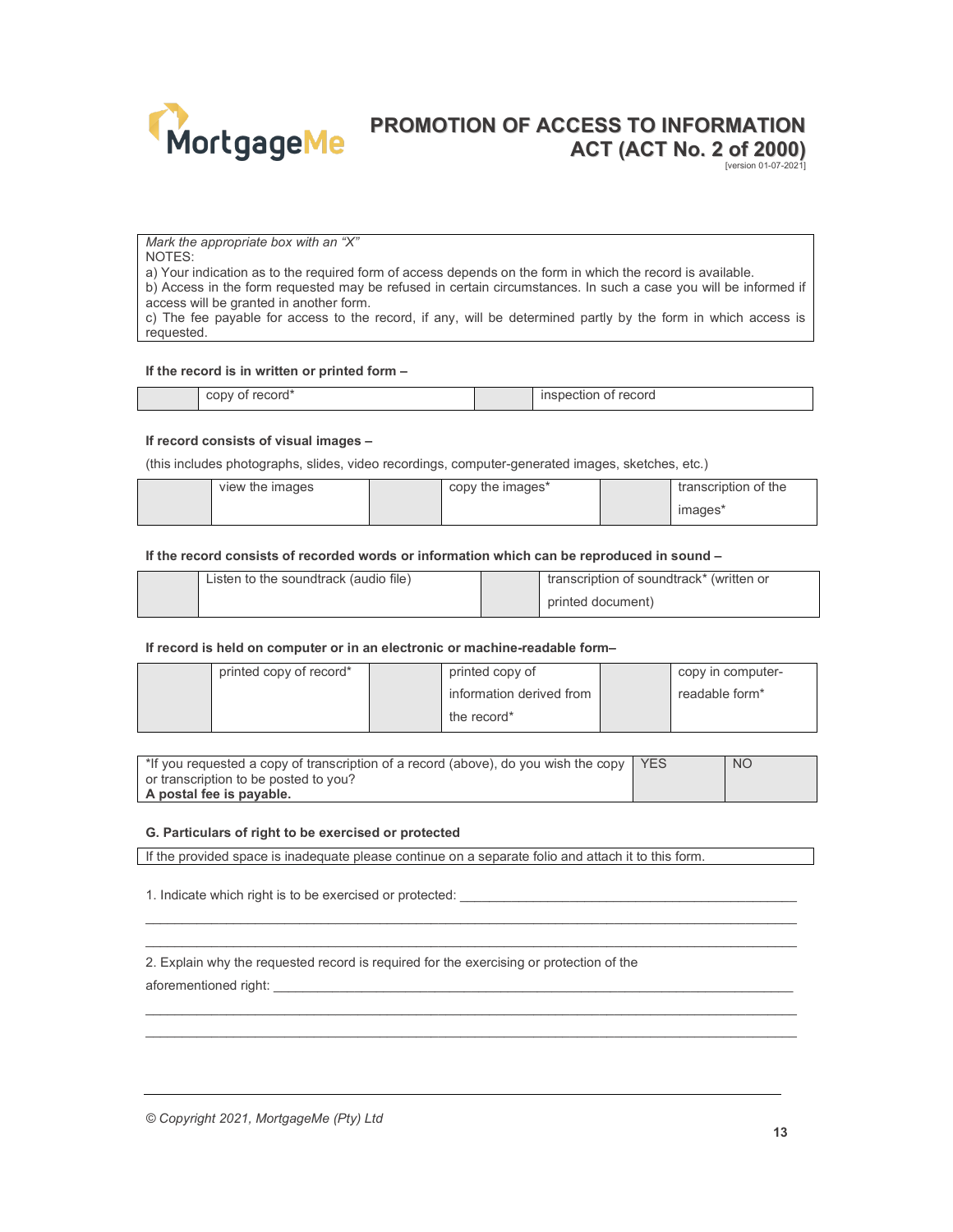

[version 01-07-2021]

#### H. Notice of decision regarding request for access

You will be notified in writing whether your request has been approved / denied. If you wish to be informed thereof in another manner, please specify the manner and provide the necessary particulars to enable compliance with your request.

 $\_$  , and the state of the state of the state of the state of the state of the state of the state of the state of the state of the state of the state of the state of the state of the state of the state of the state of the  $\mathcal{L}_\text{max}$ 

How would you prefer to be informed of the decision regarding your request for access to the record?

## SIGNATURE OF REQUESTER/PERSON ON WHOSE BEHALF THE REQUEST IS MADE:

| [signature]          |
|----------------------|
| [signatory name]     |
| [signatory capacity] |
| [date of signature]  |
| [place signature]    |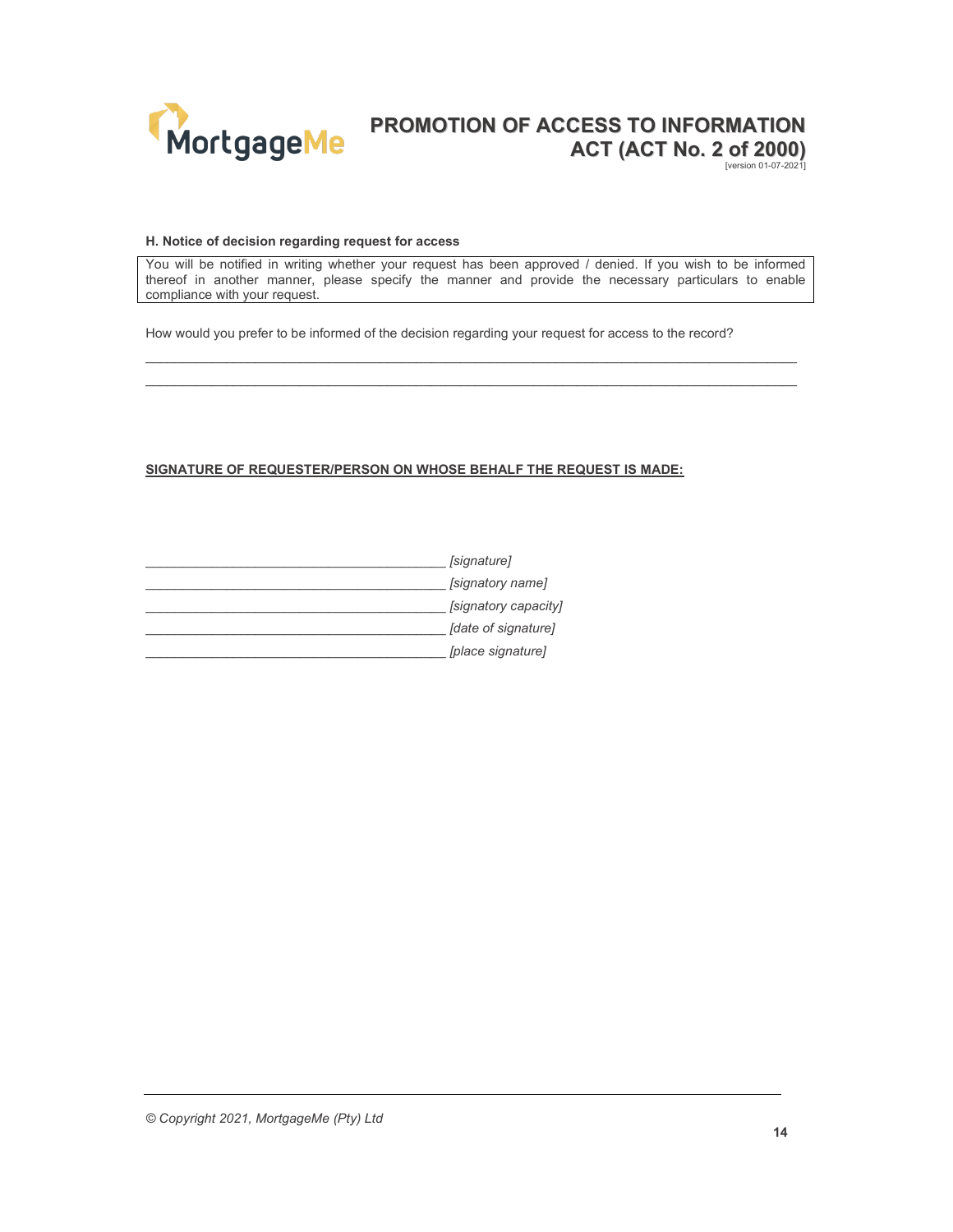

[version 01-07-2021]

#### FORM B

# OBJECTION TO THE PROCESSING OF PERSONAL INFORMATION IN TERMS OF SECTION 11(3) OF THE PROTECTION OF PERSONAL INFORMATION ACT, 2013 (ACT NO.4 OF 2013)

#### REGULATIONS RELATING TO THE PROTECTION OF PERSONAL INFORMATION, 2018

[Regulation 2]

Note:

1. Affidavits or other documentary evidence as applicable in support of the objection may be attached. 2. If the space provided for in this Form is inadequate, submit information as an Annexure to this Form and

sign each page. 3. Complete as is applicable.

Mark the appropriate box with an "X".

Request for:



address:

 Correction or deletion of the Personal Information about the Data Subject which is in possession or under the control of the Responsible Party.

 Destroying or deletion of a Record of Personal Information about the Data Subject which is in possession or under the control of the Responsible Party and who is no longer authorised to retain the Record of information.

## A. DETAILS OF THE DATA SUBJECT Name(s) and surname / registered name of Data Subject: Unique identifier / identity number / registration number: Residential, postal or business

Fax number / E-mail address:

Contact number(s):

B. DETAILS OF RESPONSIBLE PARTY

| Name(s) and surname /           |  |
|---------------------------------|--|
| registered name of Responsible  |  |
| Party:                          |  |
| Residential, postal or business |  |
| address:                        |  |
| Contact number(s):              |  |
|                                 |  |
| Fax number / E-mail address:    |  |
|                                 |  |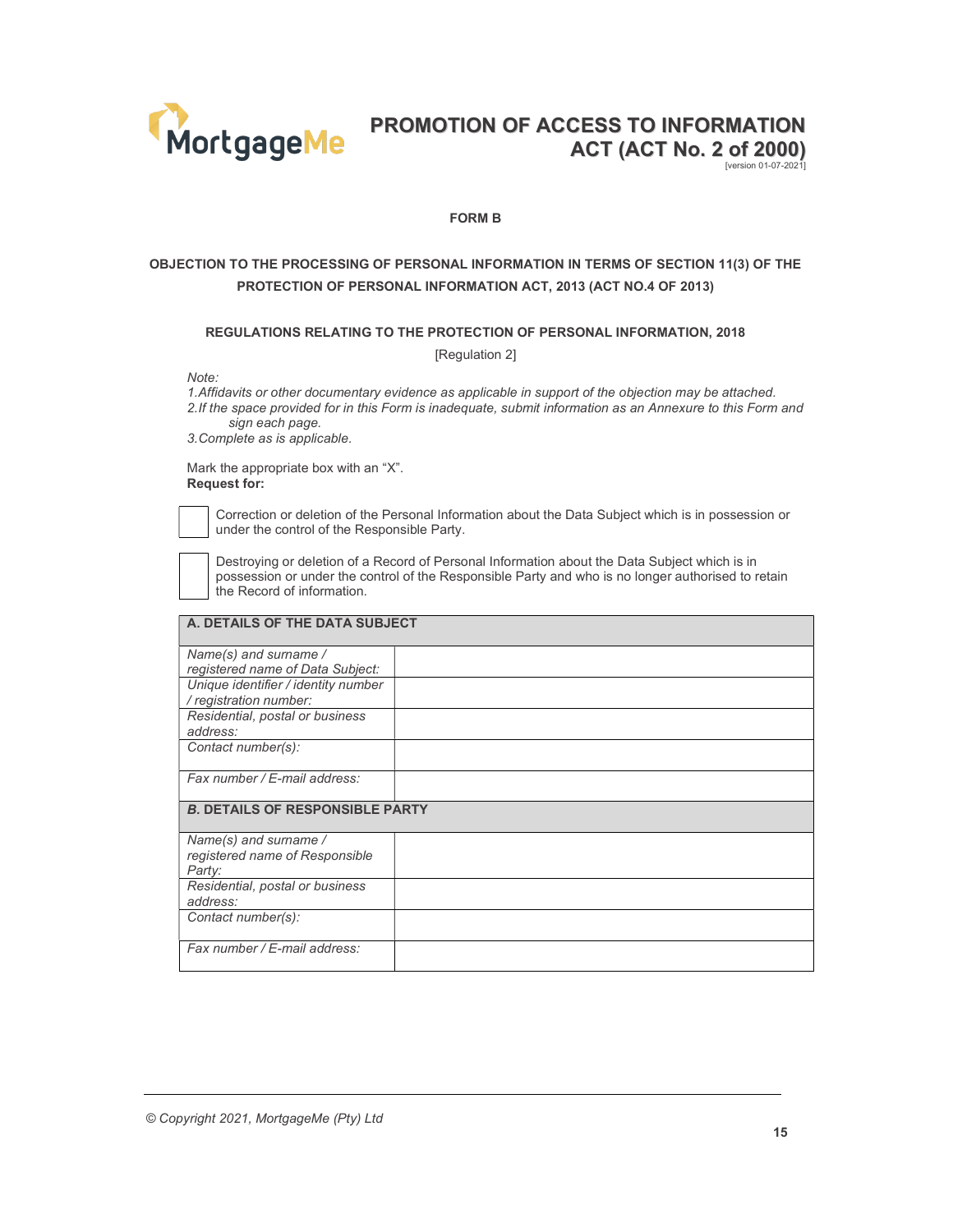

| C. REASONS FOR OBJECTION IN TERMS OF SECTION 11(1)(d) to (f)<br>(Please provide detailed reasons for the objection) |  |  |
|---------------------------------------------------------------------------------------------------------------------|--|--|
|                                                                                                                     |  |  |
|                                                                                                                     |  |  |
|                                                                                                                     |  |  |
|                                                                                                                     |  |  |
|                                                                                                                     |  |  |
|                                                                                                                     |  |  |
|                                                                                                                     |  |  |
|                                                                                                                     |  |  |
|                                                                                                                     |  |  |
|                                                                                                                     |  |  |
|                                                                                                                     |  |  |
|                                                                                                                     |  |  |
|                                                                                                                     |  |  |
|                                                                                                                     |  |  |

## Signature of Data Subject/ designated Person

[signature] [signatory name] [date of signature] [place signature]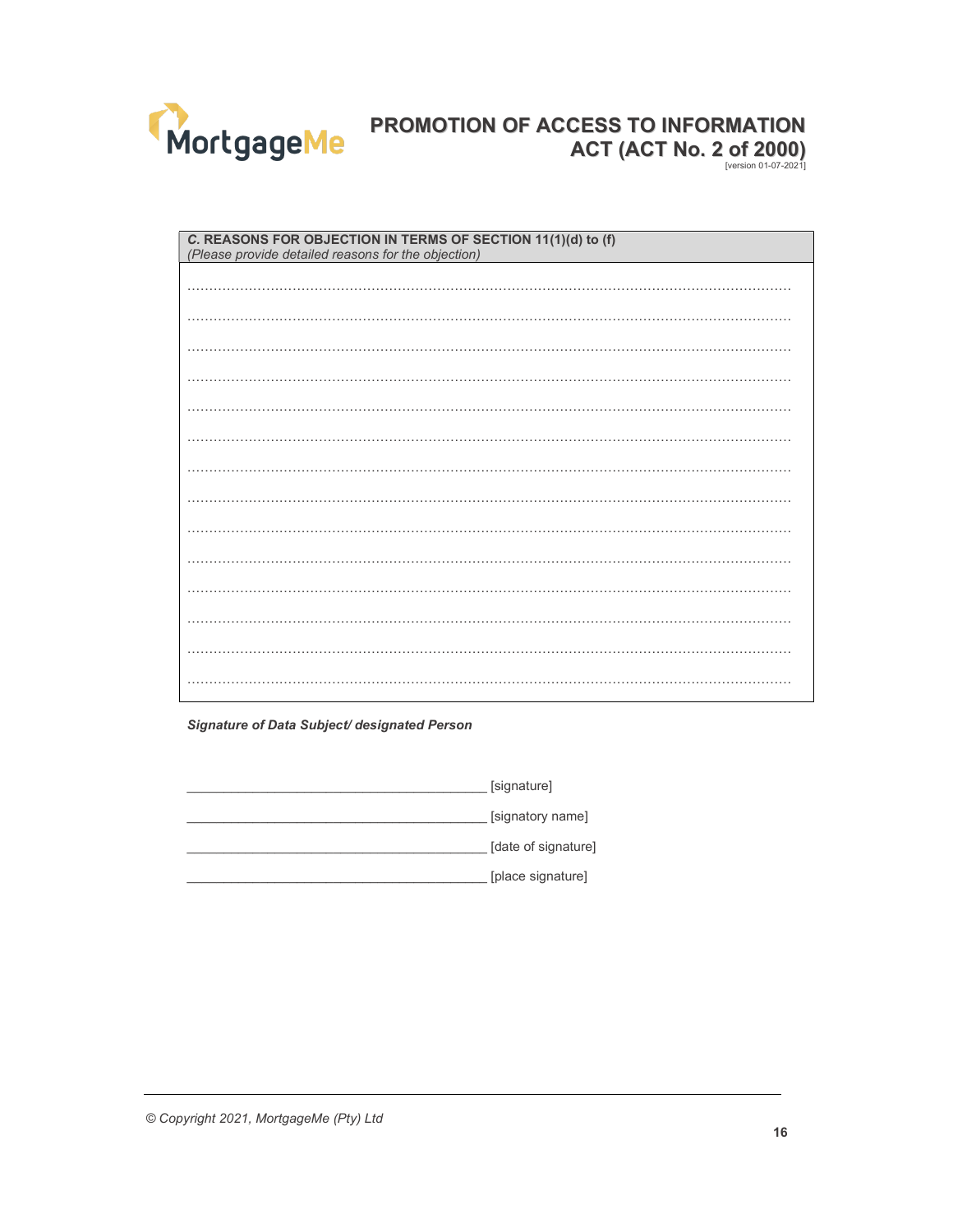

[version 01-07-2021]

#### FORM C

# REQUEST FOR CORRECTION OR DELETION OF PERSONAL INFORMATION OR DESTROYING OR DELETION OF RECORD OF PERSONAL INFORMATION IN TERMS OF SECTION 24(1) OF THE PROTECTION OF PERSONAL INFORMATION ACT, 2013 (ACT NO.4 OF 2013)

## REGULATIONS RELATING TO THE PROTECTION OF PERSONAL INFORMATION, 2018

[Regulation 3]

Note:

1. Affidavits or other documentary evidence as applicable in support of the request may be attached. 2. If the space provided for in this Form is inadequate, submit information as an Annexure to this Form and sign each page.

3. Complete as is applicable.

Mark the appropriate box with an "X". Request for:

 Correction or deletion of the Personal Information about the Data Subject which is in possession or under the control of the Responsible Party.

 Destroying or deletion of a Record of Personal Information about the Data Subject which is in possession or under the control of the Responsible Party and who is no longer authorised to retain the Record of information.

## A. DETAILS OF THE DATA SUBJECT

| Name(s) and surname /                  |  |
|----------------------------------------|--|
| registered name of Data Subject:       |  |
| Unique identifier / identity number    |  |
| / registration number:                 |  |
| Residential, postal or business        |  |
| address:                               |  |
| Contact number(s):                     |  |
|                                        |  |
| Fax number / E-mail address:           |  |
|                                        |  |
| <b>B. DETAILS OF RESPONSIBLE PARTY</b> |  |
| Name(s) and surname /                  |  |
| registered name of Responsible         |  |
| Party:                                 |  |
| Residential, postal or business        |  |
| address:                               |  |
| Contact number(s):                     |  |
|                                        |  |
| Fax number / E-mail address:           |  |
|                                        |  |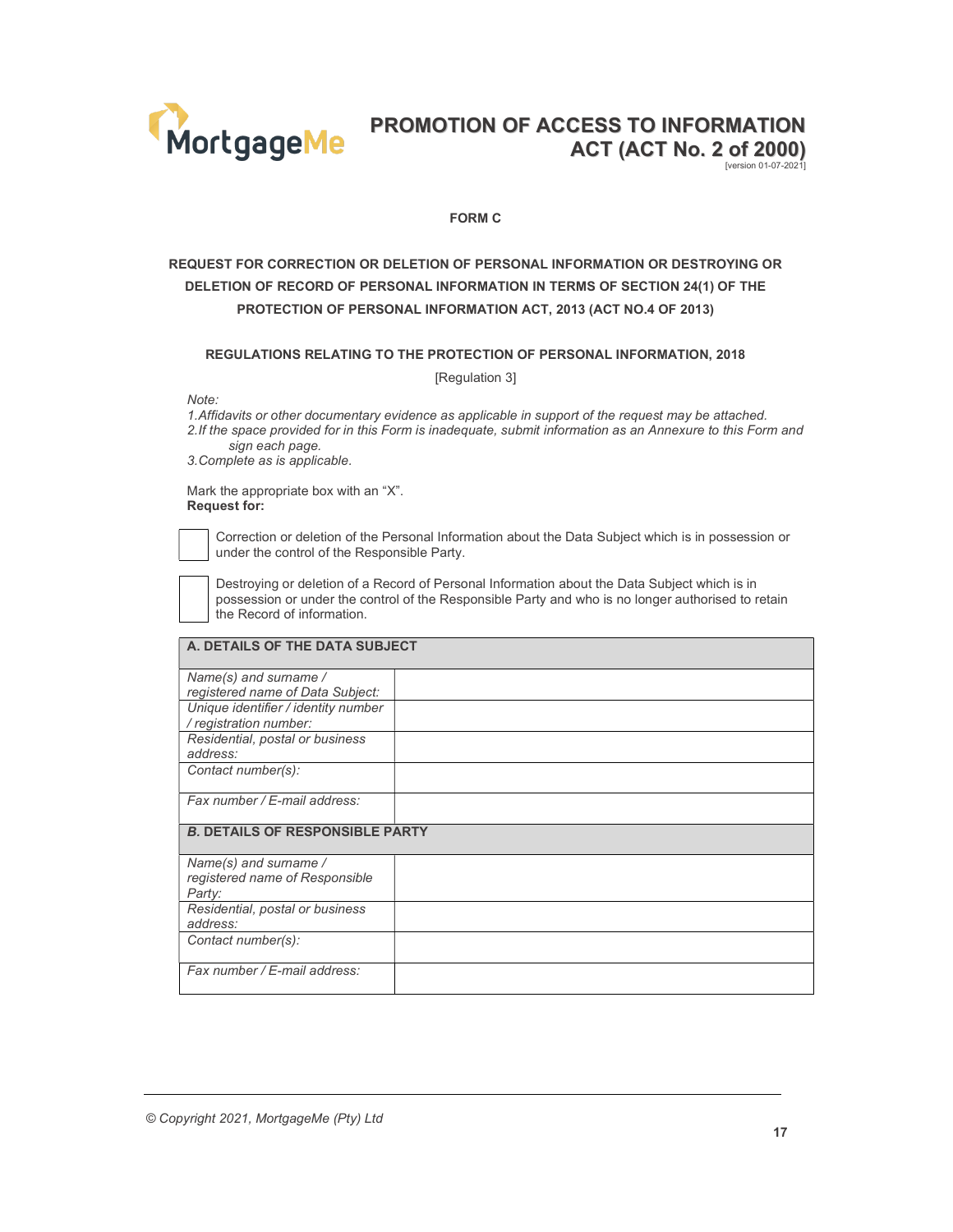

| C. INFORMATION TO BE CORRECTED/DELETED/ DESTRUCTED/ DESTROYED                                                                                                                                                                                                                                                                                                                                                                                                              |  |  |
|----------------------------------------------------------------------------------------------------------------------------------------------------------------------------------------------------------------------------------------------------------------------------------------------------------------------------------------------------------------------------------------------------------------------------------------------------------------------------|--|--|
|                                                                                                                                                                                                                                                                                                                                                                                                                                                                            |  |  |
|                                                                                                                                                                                                                                                                                                                                                                                                                                                                            |  |  |
|                                                                                                                                                                                                                                                                                                                                                                                                                                                                            |  |  |
|                                                                                                                                                                                                                                                                                                                                                                                                                                                                            |  |  |
|                                                                                                                                                                                                                                                                                                                                                                                                                                                                            |  |  |
|                                                                                                                                                                                                                                                                                                                                                                                                                                                                            |  |  |
|                                                                                                                                                                                                                                                                                                                                                                                                                                                                            |  |  |
|                                                                                                                                                                                                                                                                                                                                                                                                                                                                            |  |  |
|                                                                                                                                                                                                                                                                                                                                                                                                                                                                            |  |  |
|                                                                                                                                                                                                                                                                                                                                                                                                                                                                            |  |  |
|                                                                                                                                                                                                                                                                                                                                                                                                                                                                            |  |  |
|                                                                                                                                                                                                                                                                                                                                                                                                                                                                            |  |  |
|                                                                                                                                                                                                                                                                                                                                                                                                                                                                            |  |  |
|                                                                                                                                                                                                                                                                                                                                                                                                                                                                            |  |  |
| D. REASONS FOR *CORRECTION OR DELETION OF THE PERSONAL INFORMATION ABOUT THE<br>DATA SUBJECT IN TERMS OF SECTION 24(1)(a) WHICH IS IN POSSESSION OR UNDER THE<br><b>CONTROL OF THE RESPONSIBLE PARTY; and or</b><br>REASONS FOR *DESTRUCTION OR DELETION OF A RECORD OF PERSONAL INFORMATION<br>ABOUT THE DATA SUBJECT IN TERMS OF SECTION 24(1)(b) WHICH THE RESPONSIBLE PARTY<br>IS NO LONGER AUTHORISED TO RETAIN.<br>(Please provide detailed reasons for the request) |  |  |
|                                                                                                                                                                                                                                                                                                                                                                                                                                                                            |  |  |
|                                                                                                                                                                                                                                                                                                                                                                                                                                                                            |  |  |
|                                                                                                                                                                                                                                                                                                                                                                                                                                                                            |  |  |
|                                                                                                                                                                                                                                                                                                                                                                                                                                                                            |  |  |
|                                                                                                                                                                                                                                                                                                                                                                                                                                                                            |  |  |
|                                                                                                                                                                                                                                                                                                                                                                                                                                                                            |  |  |
|                                                                                                                                                                                                                                                                                                                                                                                                                                                                            |  |  |
|                                                                                                                                                                                                                                                                                                                                                                                                                                                                            |  |  |

© Copyright 2021, MortgageMe (Pty) Ltd